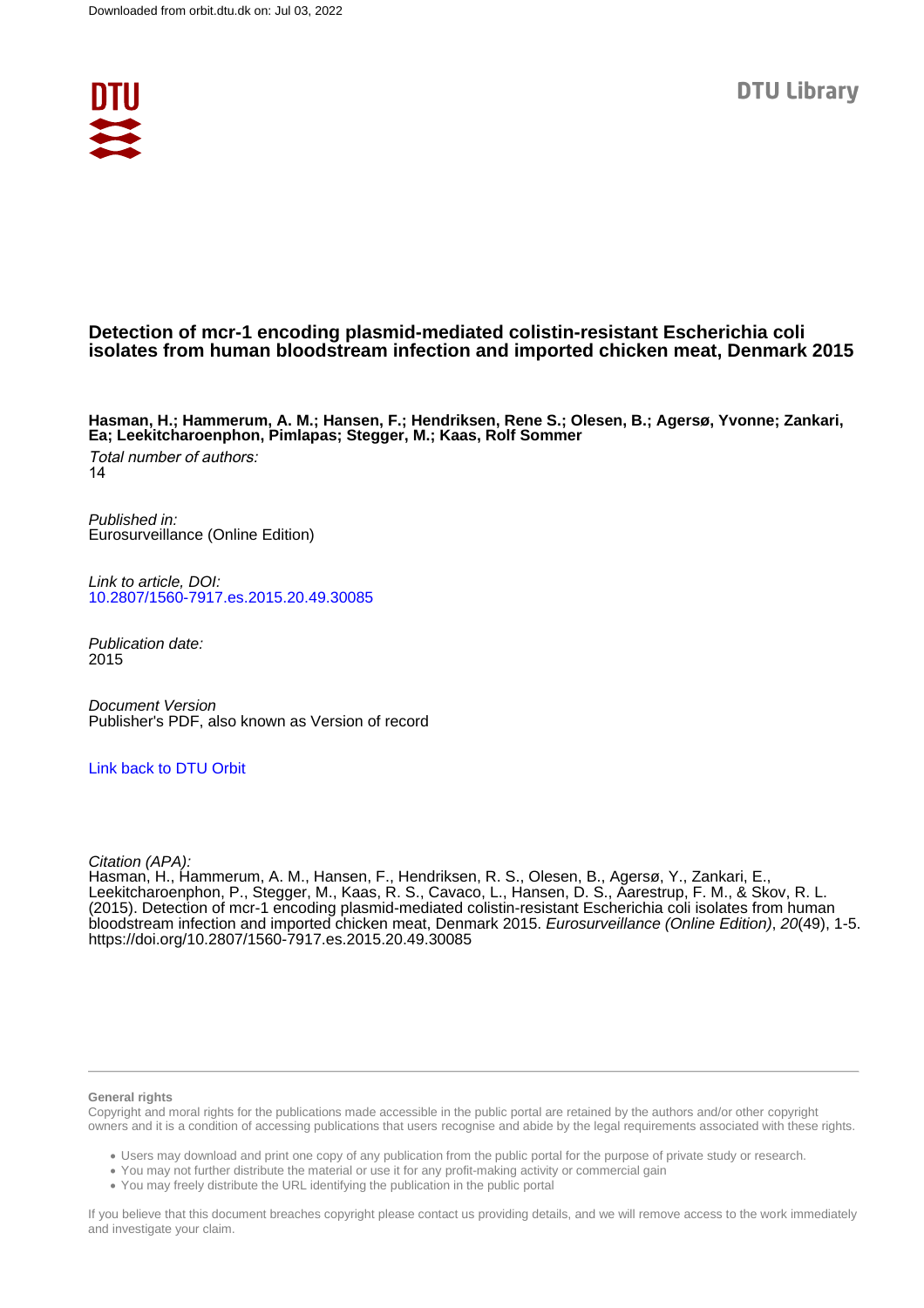# Detection of mcr-1 encoding plasmid-mediated colistin-resistant *Escherichia coli* isolates from human bloodstream infection and imported chicken meat, Denmark 2015

H Hasman ' , AM Hammerum ' , F Hansen ' , RS Hendriksen ' , B Olesen ' , Y Agersø ' , E Zankari ' , P Leekitcharoenphon ' , M **Stegger 1 4 , RS Kaas 2 , LM Cavaco 2 , DS Hansen 3 , FM Aarestrup 2 , RL Skov 1**

- 1. 1. Department of Microbiology and Infection Control, Statens Serum Institut, Copenhagen, Denmark
- 2. National Food Institute, Technical University of Denmark, Lyngby, Denmark
- 3. Department of Clinical Microbiology, Herlev and Gentofte Hospital, Copenhagen University Hospital, Herlev, Denmark
- 4. Pathogen Genomics Division, Translational Genomics Research Institute (TGen), Flagstaff, Arizona, USA

#### **Correspondence: Henrik Hasman (henh@ssi.dk)**

#### **Citation style for this article:**

Hasman H, Hammerum A, Hansen F, Hendriksen R, Olesen B, Agersø Y, Zankari E, Leekitcharoenphon P, Stegger M, Kaas R, Cavaco L, Hansen D, Aarestrup F, Skov R.<br>Detection of mcr-1 encoding plasmid-mediated colistin-resistant 2015. Euro Surveill. 2015;20(49):pii=30085. DOI: http://dx.doi.org/10.2807/1560-7917.ES.2015.20.49.30085

Article submitted on 04 December 2015 / accepted on 10 December 2015 / published on 10 December 2015

The plasmid-mediated colistin resistance gene, *mcr-1*, was detected in an *Escherichia coli* isolate from a Danish patient with bloodstream infection and in five *E. coli* isolates from imported chicken meat. One isolate from chicken meat belonged to the epidemic spreading sequence type ST131. In addition to Incl2\*, an incX4 replicon was found to be linked to *mcr-1*. This report follows a recent detection of *mcr-1* in E. coli from animals, food and humans in China.

Very recently, in November 2015, *Liu et al*. reported the finding of a transferable plasmid-mediated colistin resistance gene, *mcr-1*, detected in *Escherichia coli* isolates from animals, food and patients in China. Moreover, they found *mcr-1* in *Klebsiella pneumoniae* isolates from patients [1]. Horizontal gene transfer represents a paradigm shift in colistin resistance, which until then only was found to be mediated by chromosomal mutations and thus spread by vertical transmission.

# **National surveillance of antimicrobial resistance in food animals, food and humans in Denmark using whole genome sequencing**

Since 2012, the national surveillance of antimicrobial resistance in food animals, food and humans in Denmark (www.DANMAP.org) has used whole-genome sequence (WGS) analysis for detection of resistance genes and multilocus sequence typing (MLST) using the open-access bioinformatic web-tools ResFinder and MLST, respectively from www.genomicepidemiology.org for characterisation of extended spectrum beta-lactamase (ESBL)- and AmpC-producing *E. coli* isolates [2-4]. The *mcr-1* sequence from China was added on 24 November 2015 to the ResFinder database as soon as it was available from The National Center for Biotechnology Information (NCBI).

# **Investigation of presence of** *mcr-1* **in** *E. coli* **isolates from food animals, food and human bloodstream infections**

The updated version of ResFinder was used to analyse the WGS data from ESBL- and AmpC-producing *E. coli* isolates from food animals and food for the years 2012 to 2014, as well as ESBL- and AmpC-producing *E. coli* isolates from human bloodstream infections, and carbapenemase-producing organisms (CPOs) from humans, from January 2014 to beginning of November 2015 (Table 1), for the presence of *mcr-1*. Furthermore, fluoroquinolone resistance determinants were investigated by searching manually for mutations in the GyrA, ParC and ParE. [5].

The *mcr-1* gene was detected in one *E. coli* isolate from a human bloodstream infection from 2015 and in five *E. coli* isolates obtained from chicken meat of European origin imported to Denmark from 2012, 2013 and 2014 (Table 2). None of the CPOs were positive for *mcr-1* (Table 1).

The patient infected with the *mcr-1*-positive *E. coli* was an elderly man with prostate cancer and repeated urinary tract infections with ESBL-producing *E. coli* resulting in four positive urine samples over five month prior to the bloodstream infection, all resistant to third generation cephalosporins, gentamicin, sulfamethoxazole, trimethoprim and ciprofloxacin (these isolates were not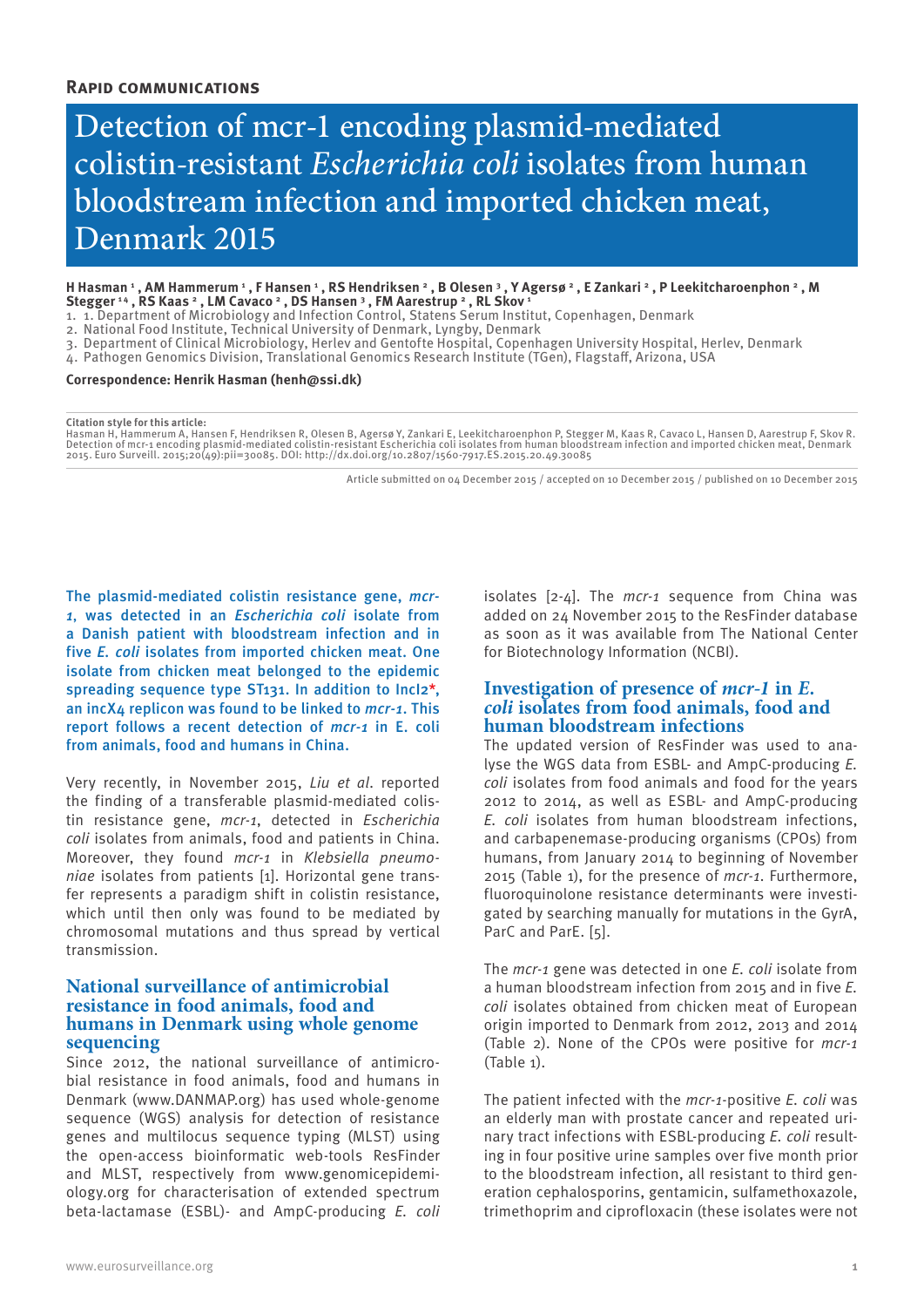## **Table 1**

Numbers of extended spectrum beta-lactamase and AmpC-producing *E. coli* isolates obtained and analysed by WGS from chicken meat, humans and carbapenemase-producing isolates from humans tested for *mcr-1* using ResFinder, Denmark, November 2015 (n=914)

| Isolate origin                                                                                                                   | No. of isolates analysed by WGS | No. of sequences positive for <i>mcr-1</i> |
|----------------------------------------------------------------------------------------------------------------------------------|---------------------------------|--------------------------------------------|
| ESBL- and AmpC-producing E. coli isolates from Danish chicken meat<br>$(2012 - 2014)$                                            | 125                             |                                            |
| ESBL- and AmpC-producing E. coli isolates from imported chicken<br>meat (2012-2014)                                              | 255                             |                                            |
| <b>ESBL-</b> and AmpC-producing E. coli isolates from human bloodstream<br>infections (January 2014– beginning of November 2015) | 417                             |                                            |
| Carbapenemase-producing isolates from humans (January 2014-<br>beginning of November 2015)                                       | 117                             |                                            |

ESBL: extended spectrum beta-lactamase; No: number; WGS: whole-genome sequence.

### **Table 2**

Genotypic characterisation of *mcr-1*-positive *E. coli* isolates, Denmark, November 2015 (n=6)

| Isolate name | Origin                             | Year of<br>detection | <b>MLST</b>        | Resistance genes detected by<br>ResFinder besides <i>mcr-1</i>                                                                                                   | Detection of chromosomal<br>mutations encoding<br>resistance to quinolones |
|--------------|------------------------------------|----------------------|--------------------|------------------------------------------------------------------------------------------------------------------------------------------------------------------|----------------------------------------------------------------------------|
| 0412016126   | Chicken meat                       | 2012                 | ST359              | aadA1, aadA5, aph(3')-Ic, bla <sub>CMY</sub> .<br><sub>2</sub> , bla <sub>TEM-1B</sub> , dfrA1, strA, strB, sul1,<br>sul2. tet(B)                                | GyrA (S83L, D87N) ParC<br>(E62K)                                           |
| 0412044854   | Chicken meat                       | 2012                 | ST <sub>48</sub>   | aadA1, bla <sub>CMY-2</sub> , bla <sub>TEM-1B,</sub> dfrA1,<br>mph(B), strA, strB, sul1, sul2,<br>tet(A)                                                         | GyrA (S83L)                                                                |
| 0412049521   | Chicken meat                       | 2012                 | ST <sub>131</sub>  | aadA1, bla $_{\text{SHV-12}, \text{bla}}$ $_{\text{CMY-2}}$ , strA,<br>strB, sul1, dfrA1, tet(A)                                                                 | ND.                                                                        |
| 0413040864   | Chicken meat                       | 2013                 | ST <sub>1112</sub> | aadA1, aadA2, bla <sub>SHV-12</sub> , cmlA1,<br>$suls. \, tet(A)$                                                                                                | <b>ND</b>                                                                  |
| 14042624     | Chicken meat                       | 2014                 | ST2063             | aadA1, aadA2, bla <sub>SHV-12</sub> , cmlA1,<br>sul3                                                                                                             | <b>ND</b>                                                                  |
| ESBL20150072 | Human,<br>bloodstream<br>infection | 2015                 | ST <sub>744</sub>  | aadA5, bla <sub>cMY-2</sub> , bla <sub>cTX-M-55</sub> ,<br>bla <sub>TEM-18</sub> , catA1, dfrA17, floR, fosA,<br>mph(A), rmtB, strA, strB, sul1,<br>sul2, tet(A) | GyrA (S83L, D87N) ParC<br>(E62K)                                           |

MLST: multilocus sequence typing; ND: not detected.

investigated further). He had been treated empirically with piperacillin/tazobactam and subsequently meropenem after susceptibility testing of the bloodstream isolate, but not with colistin according to the available patient data.

Besides *mcr-1,* the human isolate from the Danish patient contained 15 different resistance genes including *bla<sub>CTX-M-55</sub>* and *bla<sub>CMY-2</sub>* conferring resistance to extended-spectrum beta-lactam antibiotics as well as two GyrA mutations (S83L, D87N) and a ParC mutation (E62K) leading to high-level fluoroquinolone resistance (Table 2). The human *mcr-1* positive *E. coli* isolate belonged to ST744, a rare sequence type in both humans and animals in Denmark. The patient had not been travelling abroad recently and the origin of the isolate is unknown.

The *bla<sub>CMY-2</sub>* gene was detected in three of the five *mcr*-*1*-positive chicken meat isolates. In addition, three of the chicken meat *E. coli* isolates carried *bla*<sub>SHV-12</sub> conferring resistance to extended-spectrum beta-lactam antibiotics excluding cephamycins.

One of the *mcr-1* positive *E. coli* isolates from chicken meat belonged to ST131. The other chicken meat isolates belonged to sequence types not frequently found in Denmark (Table 2). The human MCR-1-producing *E. coli* isolate was only susceptible to piperacillin/tazobactam, carbapenems and tigecycline according to the European Committee on Antimicrobial Susceptibility Testing (EUCAST) breakpoints [6], whereas the chicken meat isolates were less resistant (Table 3).

WGS analysis using the web-tool PlasmidFinder [9] identified an Incl2 replicon present in the human isolate as well as in three of the chicken meat isolates, but this replicon was not detected in the remaining two chicken meat isolates. De novo assembly using CLCbio Genomics Workbench (v8.5.1; Qiagen, Aarhus,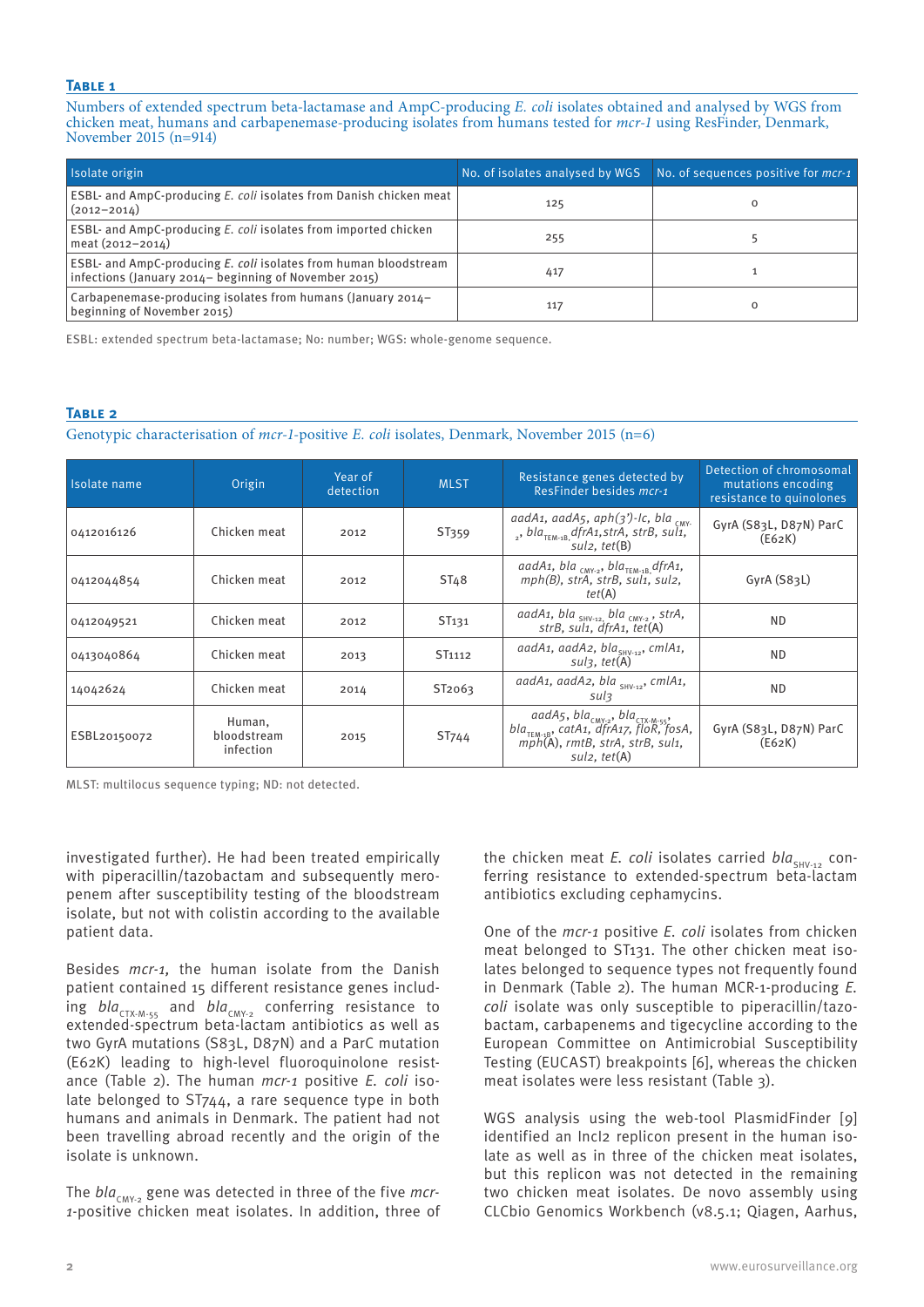## **Table 3**

Antimicrobial susceptibility profiles of the five MCR-1-producing *E. coli* isolates from chicken meat and the MCR-1 producing *E. coli* isolate from human bloodstream infection, Denmark November 2015

| Origin                                         | Human                |                |                      |     | Chicken meat         |              |                      |                |                      |     |                 |              |
|------------------------------------------------|----------------------|----------------|----------------------|-----|----------------------|--------------|----------------------|----------------|----------------------|-----|-----------------|--------------|
| Isolate name                                   | ESBL20150072         |                | 14042624             |     | 0413040864           |              | 0412049521           |                | 0412016126           |     | 0412044854      |              |
| Antimicrobial agent                            | <b>MIC</b><br>(mg/L) | S/R            | <b>MIC</b><br>(mg/L) | S/R | <b>MIC</b><br>(mg/L) | S/R          | <b>MIC</b><br>(mg/L) | S/R            | <b>MIC</b><br>(mg/L) | S/R | MIC (mg/L)      | S/R          |
| Polymyxins                                     |                      |                |                      |     |                      |              |                      |                |                      |     |                 |              |
| Colistin                                       | $\rightarrow$ 4      | R              | $\rightarrow$ 4      | R   | $\rightarrow$ 4      | ${\sf R}$    | $\rightarrow$ 4      | R              | $\rightarrow$ 4      | R   | $\rightarrow$ 4 | ${\sf R}$    |
| Polymyxin B <sup>a</sup>                       | 4                    | R              | $\rightarrow$ 4      | R   | 4                    | $\mathsf{R}$ | $\rightarrow$ 4      | R              | $\rightarrow$ 4      | R   | 4               | $\mathsf{R}$ |
| Beta-lactam/beta-lactam inhibitor combinations |                      |                |                      |     |                      |              |                      |                |                      |     |                 |              |
| Ticarcillin/clavulanic acid                    | 128/2                | R              | 3128/2               | R   | $\leq 16/2$          | S            | 64/2                 | R              | 64/2                 | R   | $\leq 16/2$     | $\sf S$      |
| Piperacillin/tazobactam                        | $\leq 8/4$           | S              | $\leq 8/4$           | S   | $\leq 8/4$           | S            | $\leq 8/4$           | S              | $\leq 8/4$           | S   | $\leq 8/4$      | S            |
| Cephalosporins                                 |                      |                |                      |     |                      |              |                      |                |                      |     |                 |              |
| Cefotaxime                                     | 32                   | R              | 8                    | R   | 8                    | $\mathsf R$  | 8                    | R              | 8                    | R   | 4               | ${\sf R}$    |
| Ceftazidime                                    | >16                  | R              | >16                  | R   | 8                    | $\mathsf{R}$ | >16                  | R              | 16                   | R   | 8               | R            |
| Cefepime                                       | $\rightarrow$ 2      | R              | $\leq 2$             | S   | $\leq 2$             | S            | $\leq 2$             | S              | $\leq 2$             | S   | $\leq 2$        | S            |
| <b>Monobactams</b>                             |                      |                |                      |     |                      |              |                      |                |                      |     |                 |              |
| Aztreonam                                      | >16                  | R              | >16                  | R   | >16                  | ${\sf R}$    | >16                  | R              | 8                    | R   | 8               | ${\sf R}$    |
| Carbapenems                                    |                      |                |                      |     |                      |              |                      |                |                      |     |                 |              |
| Ertapenem                                      | 50.25                | S              | 50.25                | S   | 50.25                | S            | 50.25                | S              | 50.25                | S   | 50.25           | S            |
| Meropenem                                      | $\leq 1$             | S              | $\leq 1$             | S   | $\leq 1$             | S            | $\leq 1$             | S              | $\leq 1$             | S   | $\leq 1$        | $\sf S$      |
| Imipenem                                       | $\leq 1$             | S              | $\leq 1$             | S   | $\leq 1$             | S            | $\leq 1$             | S              | $\leq 1$             | S   | $\leq 1$        | S            |
| Doripenem                                      | $\le 0.125$          | S              | 50.125               | S   | $\le 0.125$          | S            | 50.125               | S              | 50.125               | S   | $\le 0.125$     | S            |
| Aminoglycosides                                |                      |                |                      |     |                      |              |                      |                |                      |     |                 |              |
| Gentamicin                                     | $\rightarrow 8$      | R              | $\leq 1$             | S   | $\overline{2}$       | S            | $\leq 1$             | S              | $\leq 1$             | S   | $\leq 1$        | S            |
| Tobramycin                                     | 58                   | R              | $\leq 1$             | S   | $\overline{2}$       | S            | $\leq 1$             | S              | $\overline{2}$       | S   | $\leq 1$        | S            |
| Amikacin                                       | $\rightarrow$ 4      | ${\sf R}$      | $\leq 4$             | S   | $\leq 4$             | S            | $\leq 4$             | S              | $\leq 4$             | S   | $\leq 4$        | S            |
| Fluoroquinolones                               |                      |                |                      |     |                      |              |                      |                |                      |     |                 |              |
| Ciprofloxacin                                  | $\rightarrow$ 2      | R              | 50.25                | S   | 50.25                | S            | 50.25                | S              | $\rightarrow$ 2      | R   | 50.25           | S            |
| Levofloxacin                                   | 8                    | R              | $\leq 1$             | S   | $\leq 1$             | S            | $\leq 1$             | S              | 58                   | R   | $\leq 1$        | S            |
| Tetracyclines                                  |                      |                |                      |     |                      |              |                      |                |                      |     |                 |              |
| Doxycyclineb                                   | 8                    | $\overline{1}$ | $\leq 2$             | S   | 16                   | $\mathsf{R}$ | 8                    | $\overline{1}$ | 16                   | R   | 8               | T            |
| Minocyclineb                                   | 4                    | S              | $\leq 2$             | S   | 4                    | S            | $\leq 2$             | S              | 16                   | R   | $\leq$ 2        | S            |
| Glycylcyclines                                 |                      |                |                      |     |                      |              |                      |                |                      |     |                 |              |
| Tigecycline                                    | 50.25                | S              | ≤ 0.25               | S   | 50.25                | S            | 50.25                | S              | 50.25                | S   | 50.25           | S            |
| Folate pathway inhibitors                      |                      |                |                      |     |                      |              |                      |                |                      |     |                 |              |
| Trimethoprim/<br>sulfamethoxazole              | 34/76                | R              | ≤ 0.5/9.5            | S   | ≤ 0.5/9.5            | S            | 34/76                | R              | 34/76                | R   | 34/76           | R            |

R/S according to the European Committee on Antimicrobial Susceptibility (EUCAST) clinical breakpoints [6].

I: intermediate; MIC: Minimal Inhibitory Concentration; R: resistant: S: sensitive.

<sup>a</sup> Breakpoint according to Société Francaise de Microbiologie [7]

 $^{\rm b}$  R/I/S according to The Clinical and Laboratory Standards Institute (CLSI) guidelines (M100-S25) [8].

Denmark) of the genomic data produced a direct link between the *mcr-1* gene and an IncX4 replicon in one of the two isolates not containing IncI2 replicons. An  $i$ dentical IncX $\Delta$  replicon was detected in four of the chicken meat isolates including both isolates lacking an IncI2 replicon (but not in the human isolate).

# **Discussion and conclusion**

Here we describe a MCR-1 producing *E. coli* isolate from a human infection coproducing both an ESBL (CTX-M-55) and an AmpC (CMY-2) cephalosporinase as well as five MCR-1 producing *E. coli* from chicken

meat coproducing either and ESBL (SHV-12) or an AmpC (CMY-2) cephalosporinase, or both. Human and animal CTX-M-55-producing isolates are commonly reported from Asia [10,11], but are relatively rarely seen in Denmark. CTX-M-55-producing *E. coli* isolates were detected in only 3% of the *E. coli* from bloodstream infections in 2014 [4]. CMY-2-producing *E. coli* isolates have commonly been detected from chicken meat both in Denmark and other countries [2-4,12,13], but *bla<sub>CMY-2</sub>* has been relatively rare in the Danish human bloodstream *E. coli* isolates. Similarly, only two of the 245 human bloodstream *E. coli* isolates from 2014 were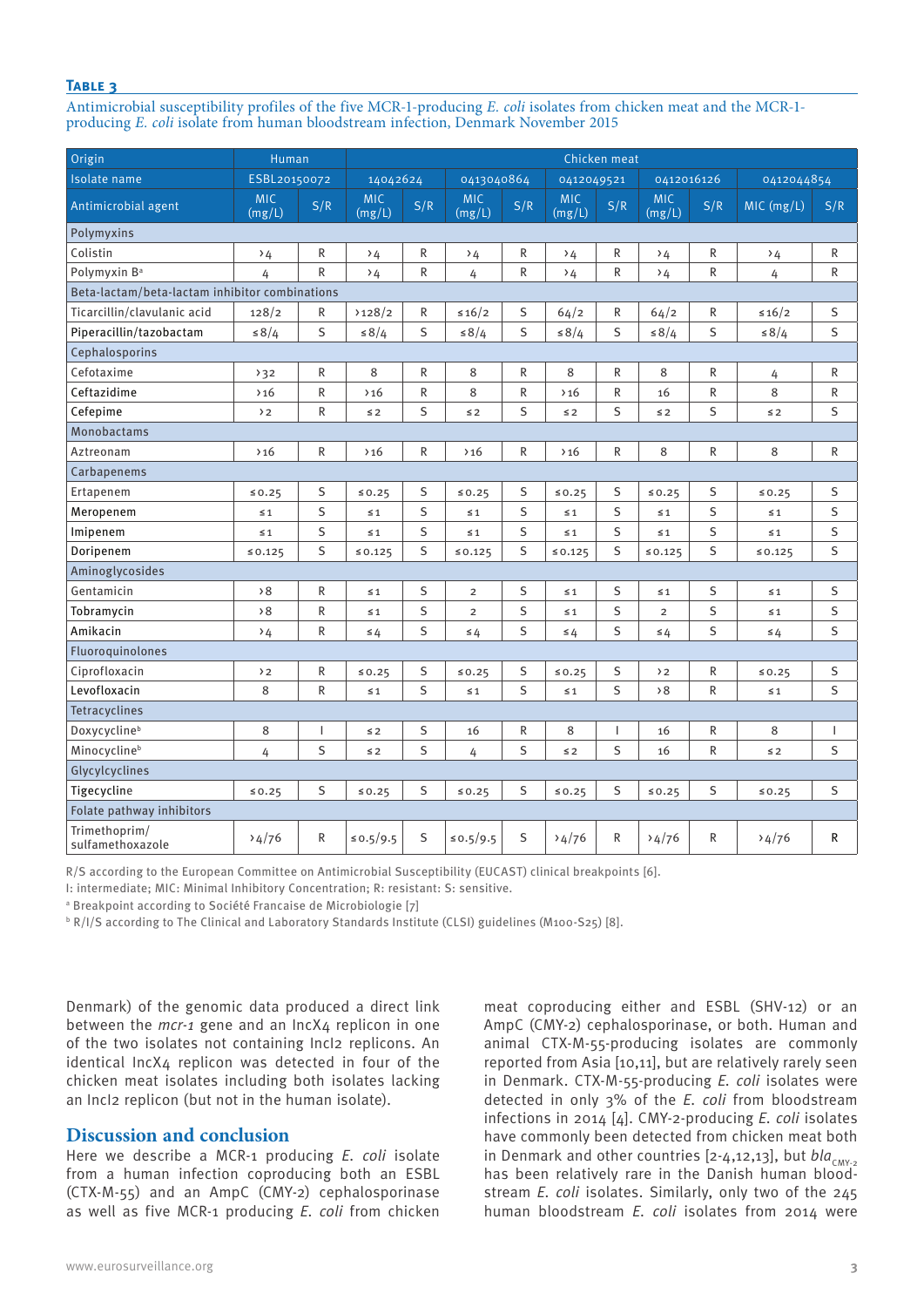SHV-12-producing [4]. Based on antibiogram data it seems plausible that the bloodstream infection is related to the repeated urinary tract infections, but this will need to be confirmed by additional WGS analysis. At this point in time, the origin of the human isolate is unresolved.

MLST analysis did not show any close clonal relationship between any of the six isolates. However, one of the chicken meat isolates belonged to ST131. This sequence type is commonly associated with human *E. coli* urinary tract and blood infection isolates worldwide, but are rare in animal *E. coli* isolates [4,14,15]. The fact that a ST131 MCR-1-producing *E. coli* isolate was found is of special concern, since ST131 isolates have spread epidemically during the last decade [14,15] and the ability of *mcr-1* to be acquired by this sequence type has been demonstrated here.

The *mcr-1* gene was initially reported to be located on an IncI2 plasmid without other known resistance markers [1]. Here only four of the isolates were found to contain an IncI2 replicon, suggesting that the *mcr-1* gene was either located on the chromosome or on a plasmid type belonging to another group. In support of the latter is the fact that *de novo* assembly of the genomic data from one of the isolates produced a continuous DNA fragment containing both an IncX4 and the *mcr-1* gene, strongly suggesting that the *mcr-1* gene is not restricted to the IncI2 plasmid group, but additional studies are needed to clarify this further.

In conclusion, this study is to our knowledge, the first proof of colistin-resistant *mcr-1* positive *E. coli* outside China. The human isolate was only susceptible to very few antimicrobial classes such as carbapenems. Should an isolate like this acquire carbapenem resistance, it would leave very few, if any, suitable treatment options. Finally, our findings underline the importance of continuous microbiological surveillance programs and not the least the benefit of employing comprehensive WGS-based surveillance of antimicrobial resistance, as it allows for rapid re-analysis of large datasets *in silico* and thus make early detection and risk assessment possible when new resistance genes emerge.

## **\*Authors' correction**

Upon request of the authors, Christina Aaby Svendsen's name was corrected in the Acknowledgement section on 14 December 2015. In addition, the sentence "In addition to IncN2, an incX4 replicon was found to be linked to mcr-1." was corrected to read "In addition to IncI2, an incX4 replicon was found to be linked to mcr-1." on 16 December 2015 upon request of the authors.

#### **Acknowledgements\***

The project was partly funded by the Danish Veterinary and Food Administration the centrally coordinated projects and partly by the Center for Genomic Epidemiology grant 09- 067103/DSF from the Danish Council for Strategic Research

and supported by the Danish Ministry of Health as part of The Integrated Surveillance of ESBL/AmpC producing E. coli and Carbapenemase Producing Bacteria. We thank Karin Sixhøj Pedersen and Christina Aaby Svendsen for excellent technical assistance.

#### **Conflict of interest**

None declared.

#### **Authors' contributions**

HH and AMH collected the data and drafted the manuscript, HH, MS, PL, EZ and RK did the molecular analysis, FMA, FH, YA, RSH, LC, DSH, BO produced phenotypic data and participated in the coordination and concept of the manuscript, RLS coordinated and edited the manuscript.

#### **References**

- Liu Y-Y, Wang Y, Walsh TR, Yi L-X, Zhang R, Spencer J, et al. Emergence of plasmid-mediated colistin resistance mechanism MCR-1 in animals and human beings in China: a microbiological and molecular biological study. Lancet Infect Dis. 2015;3099:1- 8. .DOI: 10.3109/23744235.2015.1113556 PMID: 26603172
- 2. The Danish Integrated Antimicrobial Resistance Monitoring and Research Programme (DANMAP). DANMAP 2012-Use of antimicrobial agents and occurrence of antimicrobial resistance in bacteria from food animals, food and humans in Denmark. DANMAP: Copenhagen. Sep 2013. Available from: http://www.danmap.org/Downloads/~/media/Projekt%20 sites/Danmap/DANMAP%20reports/DANMAP%202012/ Danmap\_2012.ashx
- 3. The Danish Integrated Antimicrobial Resistance Monitoring and Research Programme (DANMAP). DANMAP 2013 - Use of antimicrobial agents and occurrence of antimicrobial resistance in bacteria from food animals, food and humans in Denmark. DANMAP: Copenhagen. Sep 2014. Available from: http:// www.food.dtu.dk/-/media/Institutter/Foedevareinstituttet/ Publikationer/Pub-2014/Danmap-2013.ashx?la=da
- 4. The Danish Integrated Antimicrobial Resistance Monitoring and Research Programme (DANMAP). DANMAP 2014 - Use of antimicrobial agents and occurrence of antimicrobial resistance in bacteria from food animals, food and humans in Denmark. DANMAP: Copenhagen. Sep 2015. Available from: http://www.food.dtu.dk/-/media/Institutter/ Foedevareinstituttet/Publikationer/Pub-2015/Rapport%20 Danmap%202014.ashx?la=da
- 5. Hopkins KL, Davies RH, Threlfall EJ. Mechanisms of quinolone resistance in Escherichia coli and Salmonella: recent developments.Int J Antimicrob Agents. 2005;25(5):358-73. .DOI: 10.1016/j.ijantimicag.2005.02.006 PMID: 15848289
- 6. European Committee on Antimicrobial Susceptibility Testing (EUCAST). [Internet]. [Accessed 1 Dec 2015]. Available from: http://www.eucast.org
- 7. Comité de l'Antibiogramme de la Société Française de Microbiologie Recommandations du CASFM, Communiqué 2014 (Edition May 2014). Available from: http://www.sfmmicrobiologie.org/UserFiles/files/casfm/CASFM\_EUCAST\_ V1\_0\_2014(1).pdf
- The Clinical and Laboratory Standards Institute (CLSI). [Internet]. [Accessed 1 Dec 2015]. Available from: http: clsi.org/blog/2015/01/08/clsi-publishes-new-antimicrobialsusceptibility-testing-standards/
- 9. Carattoli A, Zankari E, García-Fernández A, Voldby Larsen M, Lund O, Villa L, et al. In silico detection and typing of plasmids using PlasmidFinder and plasmid multilocus sequence typing. Antimicrob Agents Chemother. 2014;58(7):3895-903. .DOI: 10.1128/AAC.02412-14 PMID: 24777092
- 10. Tong P, Sun Y, Ji X, Du X, Guo X, Liu J, et al. Characterization of antimicrobial resistance and extended-spectrum β-lactamase genes in Escherichia coli isolated from chickens. Foodborne Pathog Dis. 2015;12(4):345-52. .DOI: 10.1089/fpd.2014.1857 PMID: 25785885
- 11. Xu G, An W, Wang H, Zhang X. Prevalence and characteristics of extended-spectrum β-lactamase genes in Escherichia coli isolated from piglets with post-weaning diarrhea in Heilongjiang province, China.Front Microbiol. 2015;6:1103. .DOI: 10.3389/fmicb.2015.01103 PMID: 26500640